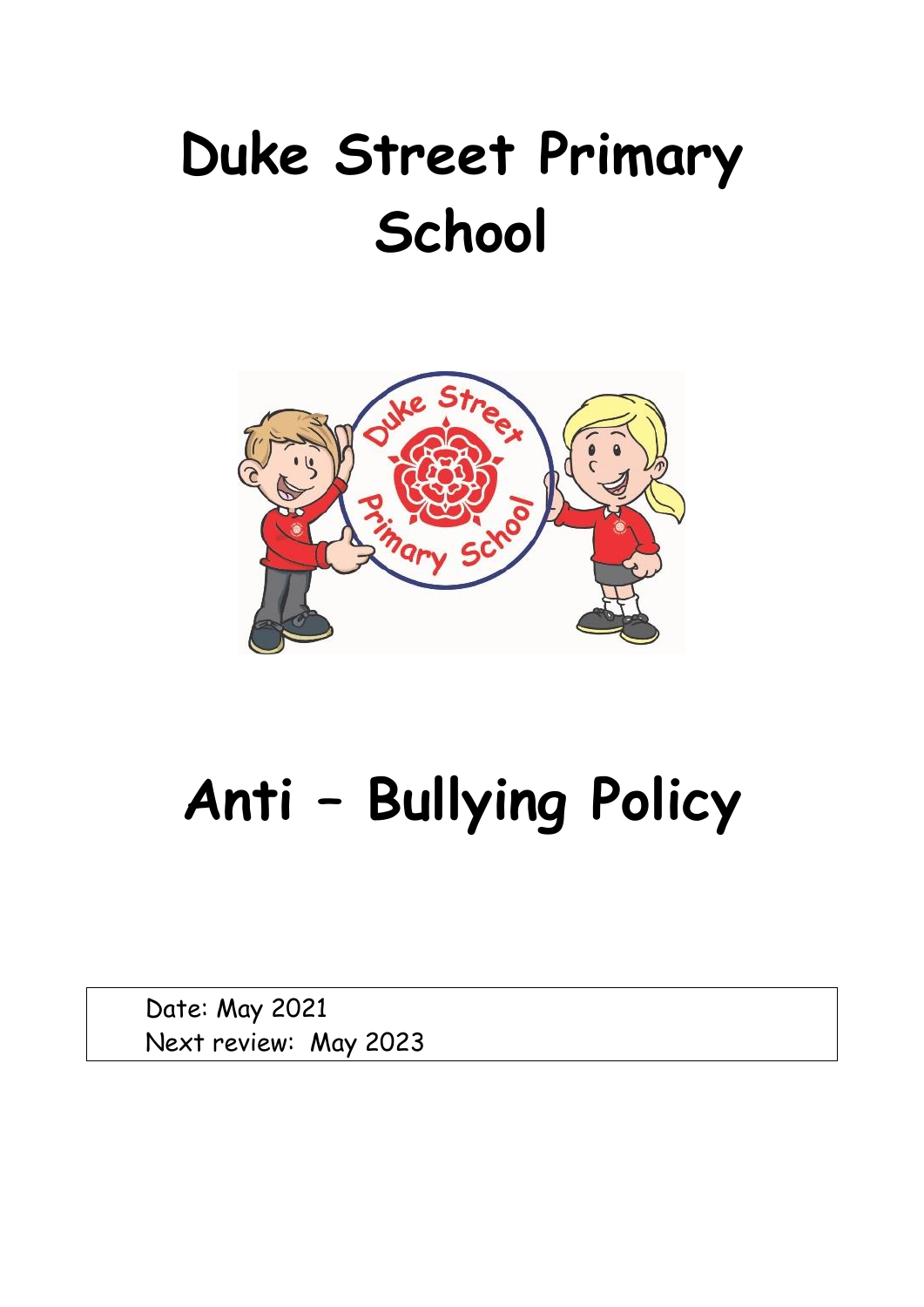# **Anti-Bullying Policy**

(To be read in conjunction with the policy on Behaviour and Discipline.)

# **What does the law say and what do I have to do?**

The Education and Inspections Act 2006 There are a number of statutory obligations on schools with regard to behaviour which establish clear responsibilities to respond to bullying. In particular section 89 of the Education and Inspections Act 2006:

 Provides that every school must have measures to encourage good behaviour and prevent all forms of bullying amongst pupils. These measures should be part of the school's behaviour policy which must be communicated to all pupils, school staff and parents;

 Gives head teachers the ability to ensure that pupils behave when they are not on school premises or under the lawful control of school staff.

#### **Safeguarding Children and Young People**

Under the Children Act 1989 a bullying incident should be addressed as a child protection concern when there is 'reasonable cause to suspect that a child is suffering, or is likely to suffer, significant harm'. Where this is the case, the school staff should report their concerns to their local authority children's social care. Even where safeguarding is not considered to be an issue, schools may need to draw on a range of external services to support the pupil who is experiencing bullying, or to tackle any underlying issue which has contributed to a child doing the bullying.

# **Criminal Law**

Although bullying in itself is not a specific criminal offence in the UK, it is important to bear in mind that some types of harassing or threatening behaviour – or communications – could be a criminal offence, for example under the Protection from Harassment Act 1997, the Malicious Communications Act 1988, the Communications Act 2003, and the Public Order Act 1986. If school staff feel that an offence may have been committed they should seek assistance from the police. For example, under the Malicious Communication Act 1988, it is an offence for a person to send an electronic communication to another person with the intent to cause distress or anxiety or to send an electronic communication which conveys a message which is indecent or grossly offensive, a threat, or information which is false and known or believed to be false by the sender.

#### **1 Introduction**

1.1 It is a legal requirement, under Section 89 of the Schools and Inspections Act 2006, that all maintained schools must have in place measures to prevent all forms of bullying among pupils, and that these should be part of the school's behaviour and Anti-Bullying policies.

The Department for Education guidance for schools entitled *Don't Suffer in Silence and Bullying – A Charter for Action*, has been followed by *Preventing and Tackling Bullying – Advice for school leaders, staff and governing bodies (2011).* This policy reflects this guidance and the principles enshrined therein.

1.2 DFE guidance defines bullying as: "behaviour by an individual or group, repeated over time, that intentionally hurts another individual or group either physically or emotionally". The guidance goes on to say that, "Bullying can take many forms (for instance, cyberbullying via text messages or the internet), and is often motivated by prejudice against particular groups, for example on grounds of race, religion, gender, sexual orientation, or because a child is adopted or has caring responsibilities". Bullying can be direct (either physical or verbal) or indirect (e.g. being ignored or excluded from social interaction).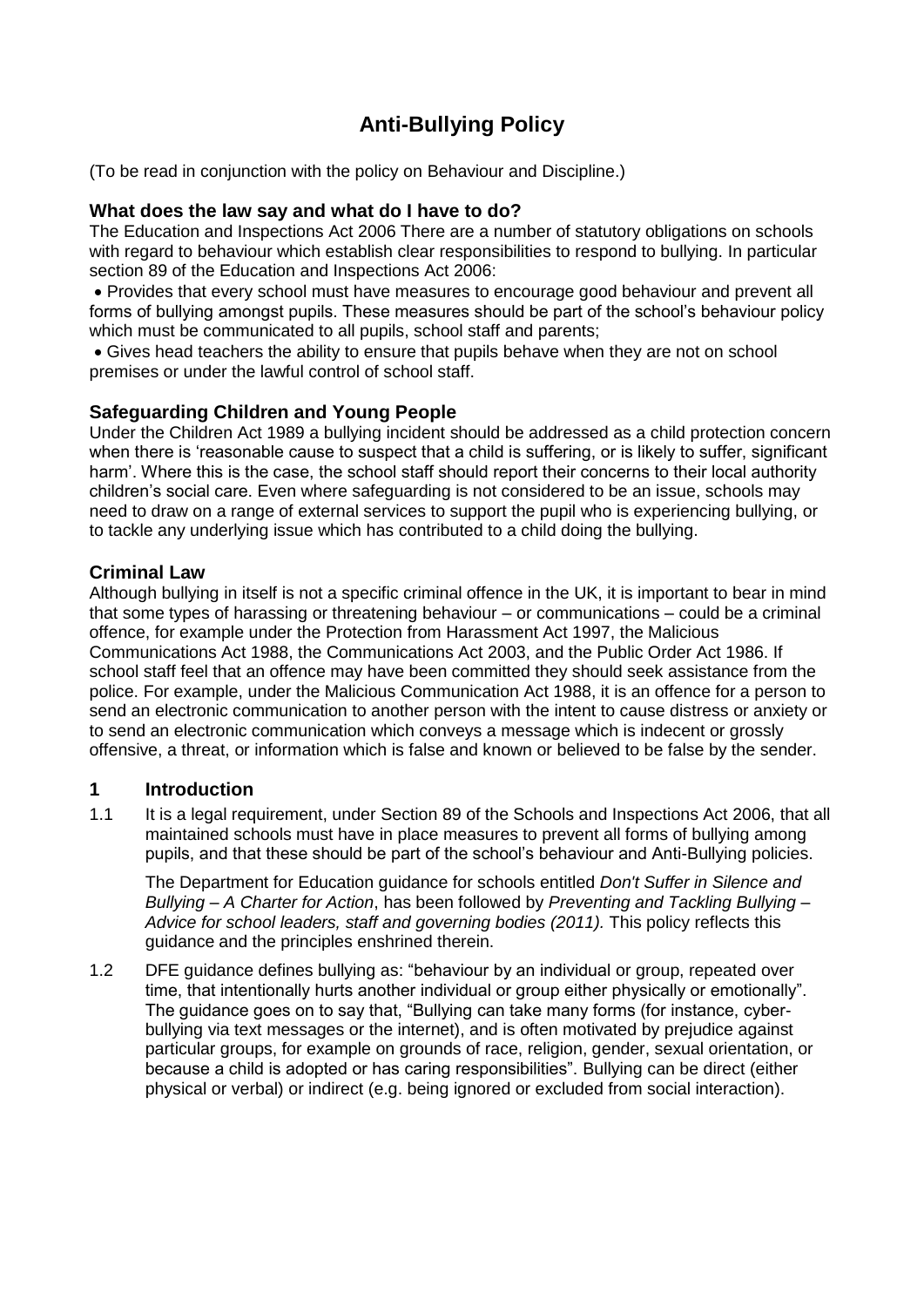# **2 Aims and objectives**

- 2.1 Bullying is behaviour by an individual or group, repeated over time, that intentionally hurts another individual or group either physically or emotionally. Bullying is wrong and damages children. Stopping violence and ensuring immediate physical safety is obviously a school's first priority but emotional bullying can be more damaging than physical. We therefore do all we can to prevent it, by developing a school ethos in which bullying is properly understood and regarded as wholly unacceptable. We teach PSHE on a weekly basis and within this cover anti-bullying, making clear: What bullying is, types of bullying and what pupils should do if they are being bullied
- 2.2 We aim, as a school, to produce a safe and secure environment where all can learn without anxiety, and measures are in place to reduce the likelihood of bullying.
- 2.3 This policy aims to produce a consistent school response to any bullying incidents that may occur.
- 2.4 We aim to make all those connected with the school aware of our opposition to bullying, and we make clear each person's responsibilities with regard to the eradication of bullying in our school.

# **3 The role of the teacher and support staff**

- 3.1 All the staff in our school take all forms of bullying seriously, and seek to prevent it from taking place.
- 3.2 Teachers record all significant incidents that happen in their class, and if they have witnessed a significant incident in the school using CPOMs. If teachers witness an act of bullying, they will either investigate it themselves or refer it to the senior leadership team (SLT). Teachers and support staff do all they can to support the child who is being bullied. If a child is being bullied over a period of time, then, after consultation with the SLT, the teacher informs the child's parents or carers.
- 3.3 Using CPOMs, staff should record all incidents of bullying that occur both in and out of class. Bullying Outside School Premises Head teachers have a specific statutory power to discipline pupils for poor behaviour outside of the school premises. Section 89(5) of the Education and Inspections Act 2006 gives head teachers the power to regulate pupils' conduct when they are not on school premises and are not under the lawful control or charge of a member of school staff (this legislation does not apply to independent schools). This can relate to any bullying incidents occurring anywhere off the school premises, such as on school or public transport, outside the local shops, or in a town or village centre. Where bullying outside school is reported to school staff, it should be investigated and acted on. The head teacher should also consider whether it is appropriate to notify the police or anti-social behaviour coordinator in their local authority of the actions taken against a pupil. If the misbehaviour could be criminal or poses a serious threat to a member of the public, the police should always be informed.
- 3.4 When any bullying has taken place between members of a class, the teacher will deal with the issue immediately. This will involve fully investigation the situation, and may then involve informal counselling and support for the victim, and taking direct preventative action with the perpetrator. Time is spent talking to the child who has done the bullying, explaining to them why their action was wrong and how they should change their behaviour in future. If a child is repeatedly involved in bullying, we inform the SLT, DSL, the lead professional on behaviour and, in some cases, the special needs co-ordinator (SENCO). We then invite the child's parents or carers into the school to discuss the situation. In more extreme cases, e.g. where these initial discussions have proved ineffective, the headteacher /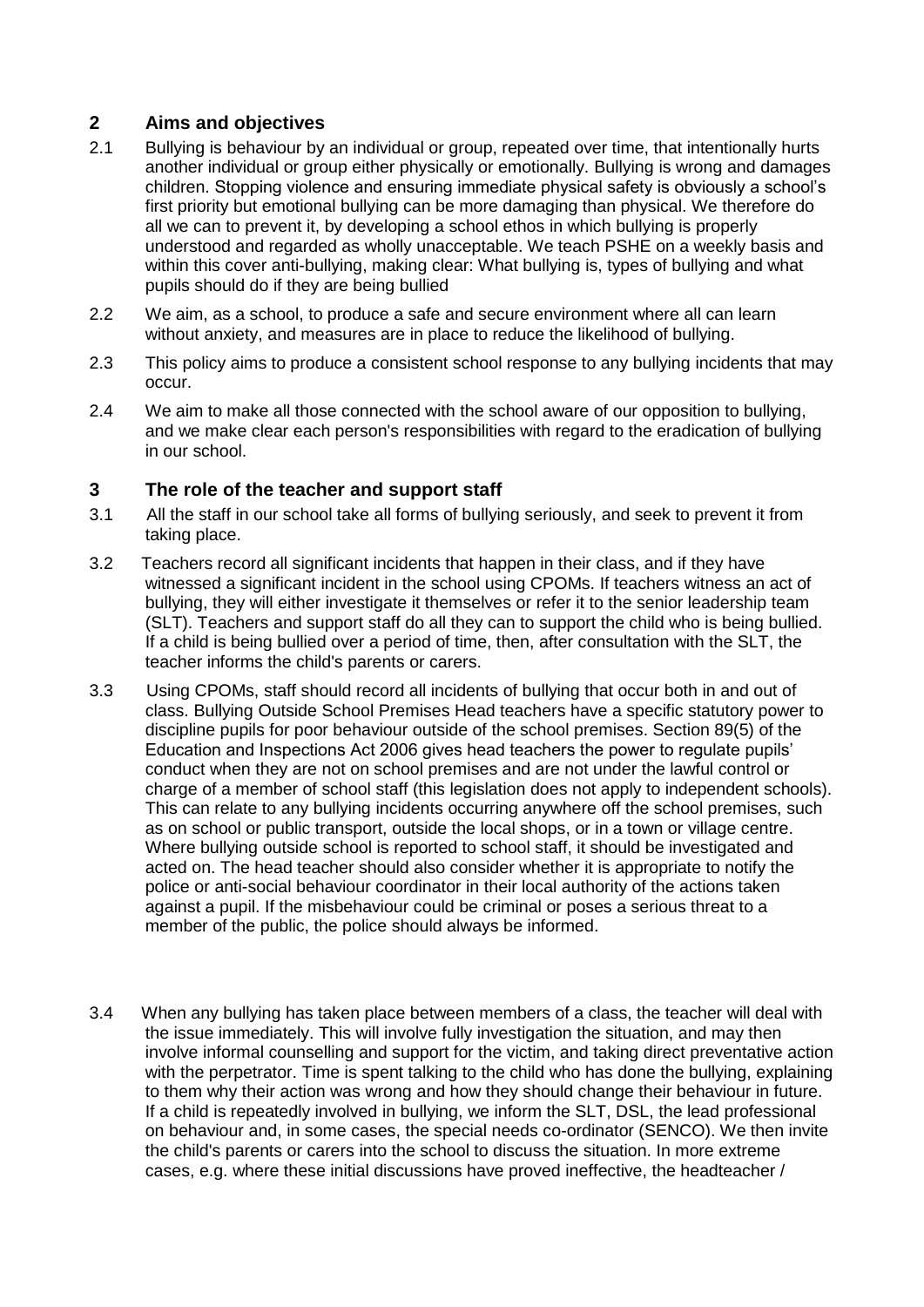member of the SLT or DSL may contact external support agencies, such as social services.

- 3.5 All members of staff attend training, when appropriate, which equips them to identify bullying and to follow school policy and procedures with regard to behaviour management.
- 3.6 Teachers and other members of staff are particularly aware of the recent increasing opportunities for 'cyber bullying' through text messaging on mobile phones, or on social networking sites on the Internet. The school takes steps to make parents and carers aware of the dangers of unsupervised use of mobiles phones or the Internet, and to educate pupils about the proper use of modern technologies.
- 3.7 Teachers use a range of methods to help prevent bullying and to establish a climate of trust and respect for all. They use drama, role-play, stories etc., within the formal curriculum, to help pupils understand and empathise with the feelings of bullied children, and to practise the restraint required to avoid lapsing into bullying behaviour. Circle time is used to praise, reward and celebrate the success of all children, and thus to help create a positive atmosphere.

#### **4 The role of the headteacher**

- 4.1 It is the responsibility of the headteacher to implement the school anti-bullying policies and related strategies, and to ensure that all staff (both teaching and non-teaching) are aware of the school policy, and know how to identify and deal with incidents of bullying. The headteacher reports to the governing body about the effectiveness of the anti-bullying policy, on request.
- 4.2 The headteacher ensures that all children know that bullying is wrong, and that it is unacceptable behaviour in this school. The headteacher draws the attention of children to this fact at suitable moments. For example, if an incident occurs, the headteacher may decide to use an assembly as the forum in which to discuss with other children why such behaviour is wrong, and the actions which the school is taking to prevent it.
- 4.3 The headteacher ensures that all staff, including lunchtime staff, receive sufficient training to be equipped to identify and deal with all incidents of bullying.
- 4.4 The headteacher sets the school climate of mutual support and praise for success, thereby making bullying less likely. When children feel they are important and belong to a friendly and welcoming school, bullying is far less likely to be part of their behaviour.

# **5 The role of governors**

- 5.1 The governing body supports the headteacher in all attempts to eliminate bullying from our school. The governing body will not condone any bullying at all in our school, and any incidents of bullying that do occur will be taken very seriously, and dealt with appropriately.
- 5.2 The governing body monitors incidents of bullying that do occur, and reviews the effectiveness of this policy regularly. The governors require the headteacher to keep accurate records of all incidents of bullying, and to report to the governors on request about the effectiveness of school anti-bullying strategies.
- 5.3 A parent who is dissatisfied with the way the school has dealt with a bullying incident can ask the chair of governors to look into the matter. The governing body responds within ten days to any request from a parent to investigate incidents of bullying. In all cases, the governing body notifies the headteacher, and asks him/her to conduct an investigation into the case, and to report back to a representative of the governing body.